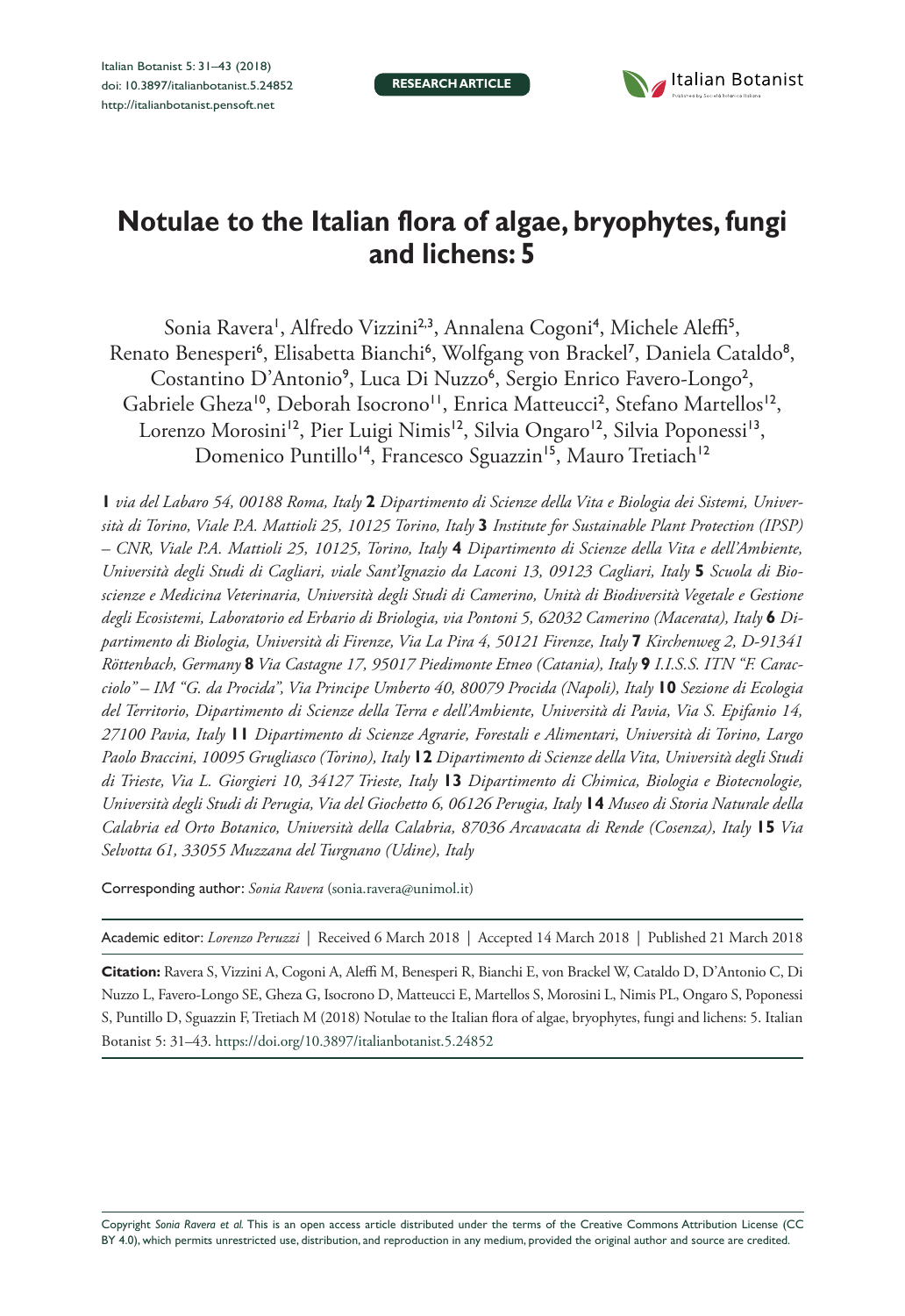#### **Abstract**

In this contribution, new data concerning bryophytes, fungi, and lichens of the Italian flora are presented. It includes new records and confirmations for the bryophyte genera *Diplophyllum* and *Ptychostomum*, the fungal genera *Arrhenia*, *Gymnosporangium,* and *Sporidesmium* and the lichen genera *Arthonia*, *Coenogonium*, *Flavoplaca*, *Gyalolechia*, *Parmotrema*, *Peltigera*, *Pterygiopsis*, *Squamarina*, *Tornabea,* and *Waynea*.

#### **Keywords**

Ascomycota, Basidiomycota, Bryidae, Jungermanniidae, floristic data

#### **How to contribute**

The text of the records should be submitted electronically to: Cecilia Totti [\(c.totti@](mailto:c.totti@univpm.it) [univpm.it\)](mailto:c.totti@univpm.it) for algae, Annalena Cogoni ([cogoni@unica.it\)](mailto:cogoni@unica.it) for bryophytes, Alfredo Vizzini ([alfredo.vizzini@unito.it](mailto:alfredo.vizzini@unito.it)) for fungi, Sonia Ravera ([sonia.ravera@unimol.it\)](mailto:sonia.ravera@unimol.it) for lichens.

## **Floristic records**

# BRYOPHYTES

**Errata corrige.** *Paludella squarrosa* (Hedw.) Brid. (Meesiaceae), erroneously reported as new for Trentino-Alto Adige in Ravera et al. (2017), is confirmed to occur in this region, but new only for the mentioned site.

## *Diplophyllum obtusifolium* (Hook.) Dumort. (Scapaniaceae)

+ **FRV**: Alta Carnia, (Udine), on moist soil, (UTM WGS84 33T 359573.5156682), ca. 1632 m, 19 October 2014, *F. Sguazzin, L. Boemo, A. Boemo* (Bryophytorum Herbarium F. Sguazzin). – Species confirmed for the flora of Friuli Venezia Giulia.

*Diplophyllum obtusifolium* is a montane-arctic-circumpolar liverwort species (Dierßen 2001). It was found together with *Sphagnum palustre* L., a surprising finding because usually it is a pioneer species colonizing soils banks and track sides (Lockhart et al. 2012). According to Aleffi et al. (2008), the presence in Italy of *D. obtusifolium* is restricted to a number of northern localities with the only exception of Abruzzo. Its occurrence in Lazio and Marche has not been confirmed over the last 50 years. The herbarium specimen collected by Rossetti and kept in the Herbarium of the University of Pisa (PI) for Toscana (leg. Rossetti, August 1891, Forno Volasco, Apuan Alps) actually refers to *Diplophyllum obtusatum* (R.M.Schust.) R.M.Schust. (Aleffi et al. 2008). After 114 years since the first report of the species, the present finding is a confirmation for Friuli Venezia Giulia (Bizzozzero 1885, Loitlesberger 1905, Glowacki 1908). This species seems rare in the Mediterranean basin, being recorded only for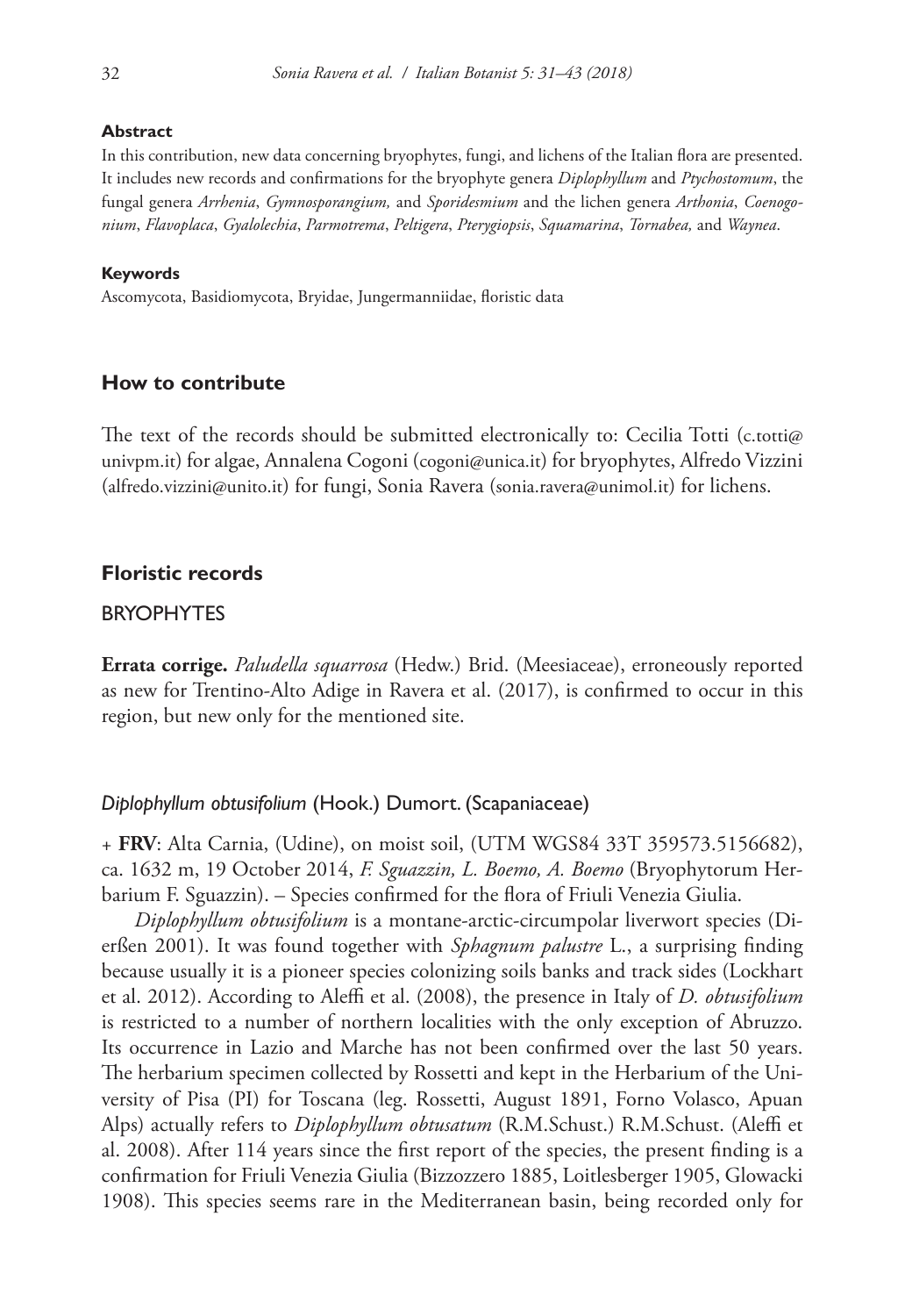Bosnia-Herzegovina, Bulgaria, Serbia, Spain, France, and Italy (Ros et al. 2007). It was reported from Portugal by Ros et al. (2007), based on a record taken from phytosociological relevés from the Serra da Estrela. After a revision of the material, this record was correctly re-attributed to *Diplophyllum taxifolium* (Wahlenb.) Dumort. (Ellis et al. 2012). With reference to its global distribution, *D. obtusifolium* occurs throughout the western part of North America, and is also widespread in Asia, Europe, and eastern North America. According to Hodgetts (2015), it is considered Endangered (EN) in Hungary and Netherlands, Near Threatened (NT) in Luxemburg, Ireland and Italy, Vulnerable (VU) in Germany.

S. Poponessi, F. Sguazzin, M. Aleffi

# *Ptychostomum subneodamense* (Kindberg) J.R.Spence (Bryaceae)

+ **TAA**: Kirchbergtal, south of Santa Gertrude (Bolzano) on the right bank of the Kirchbergbach, among the stones and the low vegetation of the stream (UTM WGS84 32T 643004.5147513), 1735 m, 27 June 2017, *F. Sguazzin* (Bryophytorum Herbarium F. Sguazzin). – Species confirmed for the flora of Trentino-Alto Adige.

The old name *Bryum subneodamense* Kindb., which was recorded for Italy by Cortini Pedrotti (2001), was considered a synonym of *Ptychostomum pseudotriquetrum* (Hedw.) J.R.Spence & H.P.Ramsay by Ros et al. (2013), but later Spence (2013 and in FNA 2014) claimed that *P. subneodamense* is a distinct species. *Ptychostomum subneodamense*  is a temperate-arctic-circumpolar species; in Europe, it is regionally threatened (Dierβen 2001). Formerly, this species was known only for Valle d'Aosta (Vaccari 1913, sub *Bryum neodamense* Itzigs. var. *ovatum* Lindb. & Arr.), Veneto (Venturi 1899, sub *Bryum neodamense* Itzigs. var. *ovatum* Lindb.) and Trentino-Alto Adige (Geheeb 1883, sub *Bryum ovatum* Jur.; Venturi 1899, sub *Bryum neodamense* Itzigs. var. *ovatum* Lindb.). Moreover, Holyoak and Hedenäs (2006) mention a herbarium specimen of *Bryum subneodamense* Kindberg collected nearby Gorizia (Friuli Venezia Giulia) by Loitlesberger (March 1903, S) and reviewed by Podpĕra (1942). Therefore, our record represents the confirmation of the occurrence in Italy of this rare species after 115 years from its last report.

F. Sguazzin

#### FUNGI

#### *Arrhenia spathulata* (Fr.) Redhead (Hygrophoraceae)

+ **CAL:** Bosco di Mavigliano, Montalto Uffugo (Cosenza), on the moss *Pleurochaete squarrosa* (Brid.) Lindb. (UTM WGS84: 33S 604782.4360104), 200 m, 25 February 2017, *D. Puntillo* (CLU No. 56); Imbutillo, Curinga (Catanzaro) on the moss *P. squarrosa* (UTM WGS84 33S 606081.4298323) 1 m, 24 November 2017, *D. Puntillo* (CLU No. 72). – Species new for the flora of Calabria.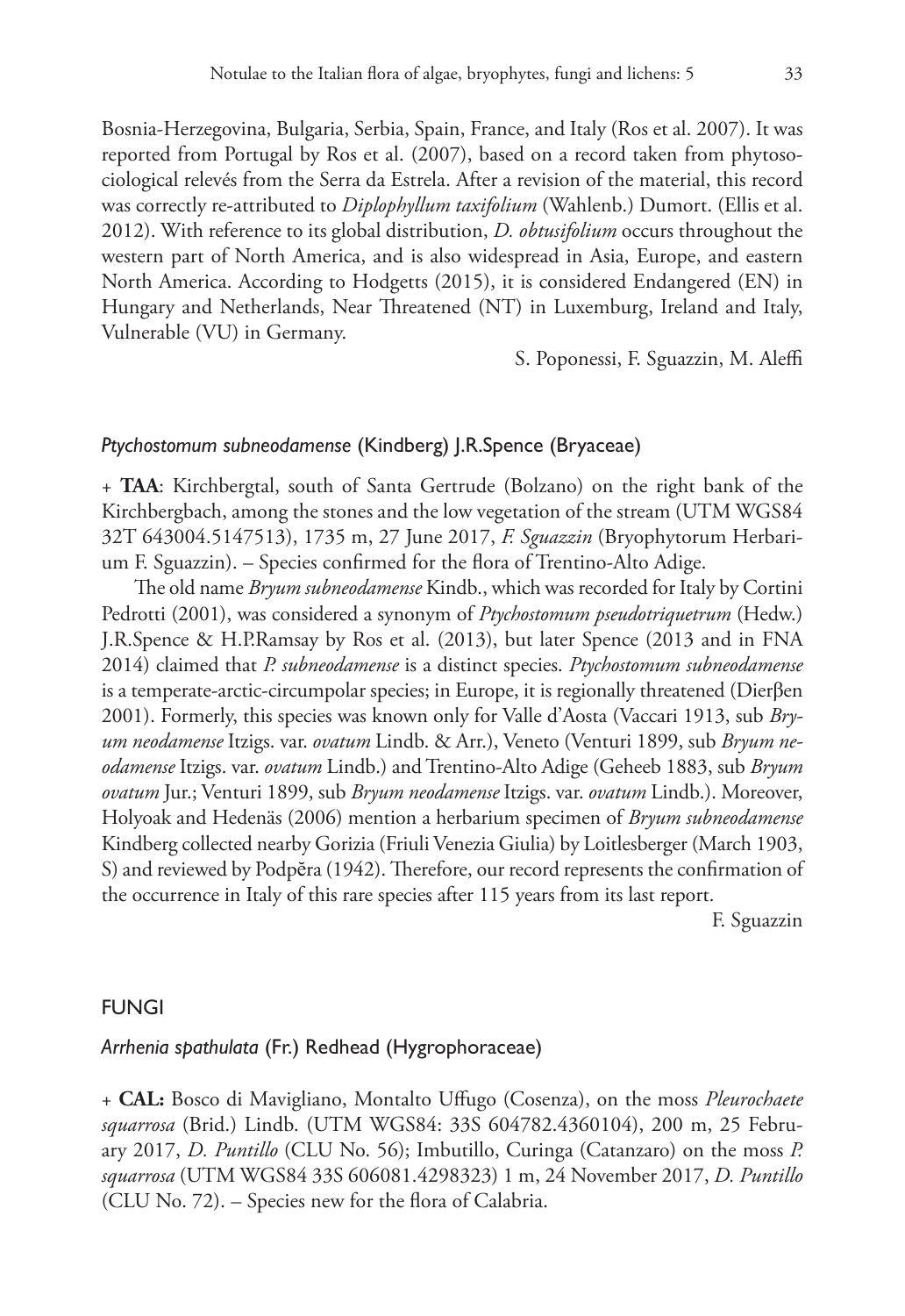This species is recognizable for its spatuliform, petaliform to flabelliform (fanshaped) basidiome, for its little raised anastomatized and spaced veins, for the short and lateral stipe and for the flexible and wavy margin. *Arrhenia spathulata* grows on soil with *P*. *squarrosa* or other mosses. It was known so far from Piemonte (Pollini 1824), Trentino-Alto Adige (Marisa et al. 1986), Toscana (Barluzzi et al. 1996, Perini et al. 1999), Marche (Maletti 2016), Lazio (Granito and Lunghini 2011), Campania (Violante et al. 2002), Sicilia (Signorello and Napoli 1994, Lantieri 2006, Lantieri et al. 2009), Lombardia, Veneto, Emilia-Romagna, and Puglia (Onofri et al. 2005).

D. Puntillo

#### *Gymnosporangium clavariiforme* (Wulfen) DC. (Pucciniaceae)

+ **CAL**: Piano di Novacco, Saracena (Cosenza), on twigs of *Juniperus communis* L. (UTM WGS84: 33S 589506.4406265), 1305 m, 24 May 2014, *D. Puntillo* (CLU No. 69). – Species new species for the flora of Calabria.

This species is a heteroecious rust, growing on *Juniperus* as primary host. During spring, it produces a set of orange tentacle-like spore tubes (tetial stage) with a jellylike consistency when wet. The secondary host is *Crataegus*, where *G. clavariiforme* produces yellowish depressions on the leaves (spermogonial and aecial stage). The species is widespread in Austria, Belgium, Dalmatia, Finland, Germany, Great Britain, and Hungary (De Toni 1888). In Italy, it has been recorded from Val d'Aosta (Traverso 1912), Trentino-Alto Adige (Hellrigl 2010), and Friuli Venezia Giulia (Tomasi 2014). D. Puntillo

#### *Sporidesmium bacidiicola* Alstrup (Sporidesmiaceae)

+ **SIC**: Monte Egitto, Bronte (Catania), western slope of the Etna, in an ancient *Quercus congesta* forest, on bark, parasitic on *Physcia tenella* (Scop.) DC. (UTM WGS84: 33S 493690.4179961), 1550 m, 6 October 2017, leg. *D. Cataldo*, det. *W. v. Brackel* (Herb. Brackel 7990). – Species new for the flora of Italy (Sicilia).

The genus *Sporidesmium* consists of fungi with a mycelium lacking hyphopodia, brown macronematous conidiophores and solitary, euseptate, brown to subhyaline conidia, developing terminally and holoblastic. Most of the species are saprotrophic or parasites of vascular plants and fungi. Only two species are lichenicolous: *Sporidesmium lichenicola* Iturr., D.Hawksw. & J.L.Crane, living on *Leptogium* (Iturriaga et al. 2008), and *S. bacidiicola*, described from Denmark on *Bacidia rubella* (Hoffm.) A.Massal. (Alstrup 1991). Later, it was found growing also on *Fellhaneropsis vezdae* (Coppins & P.James) Sérus. & Coppins and on *Physcia adscendens* H.Olivier and was known until now only from Denmark, Poland, and Germany (Alstrup and Olech 1996, Czyžewska and Kukwa 2009, Alstrup et al. 2013, von Brackel 2014). This species is characterized by effuse colonies, an immersed mycelium, erect, brown, septate,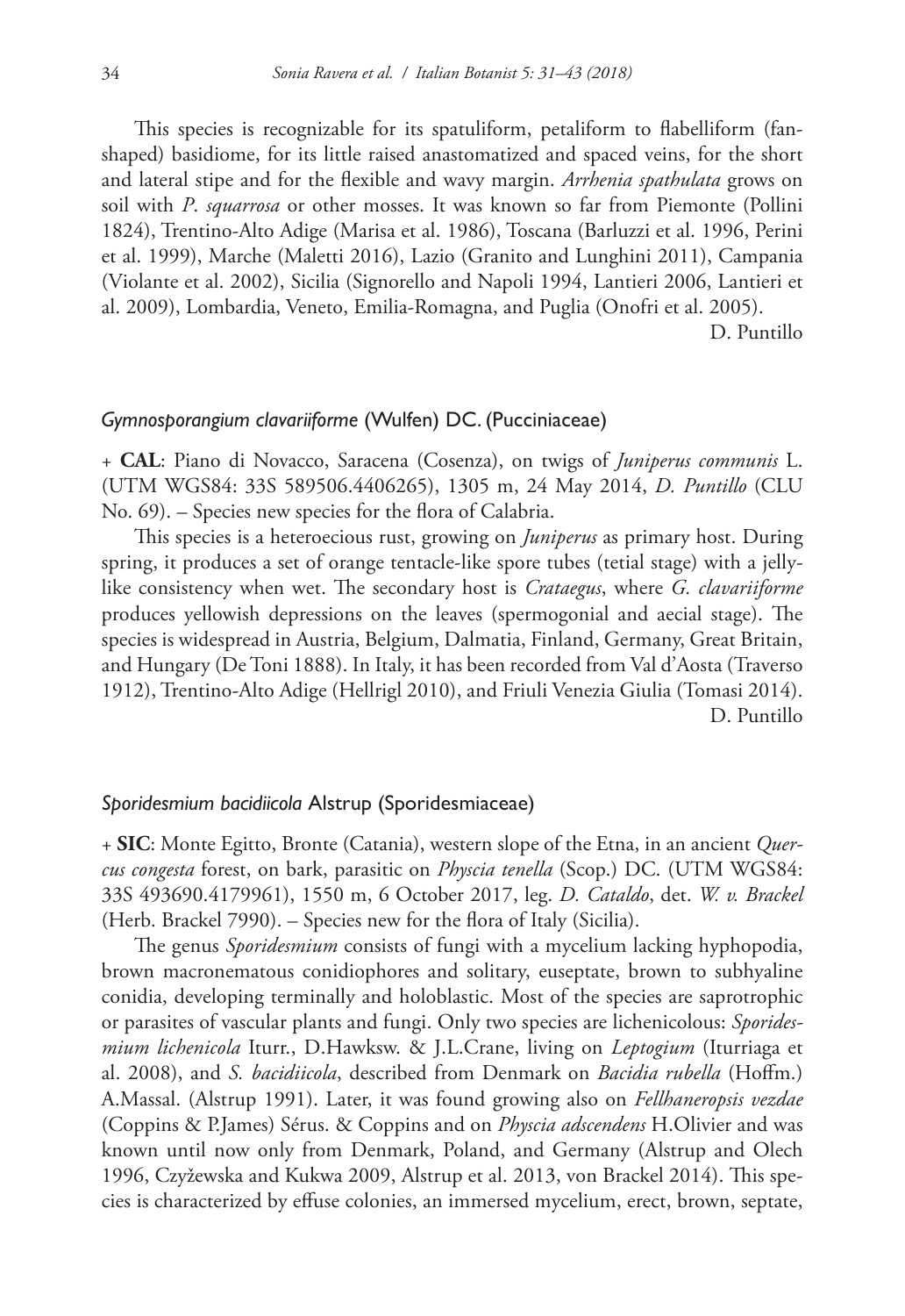proliferating conidiophores, integrated conidiogenous cells, and brown, narrowly ellipsoid, 5–9(–12)-septate conidia.

D. Cataldo, W. v. Brackel

# LICHENS

*Arthonia granosa* B. de Lesd. (Arthoniaceae)

+ **CAM**: Centola (Salerno), on *Quercus suber* L. (UTM WGS84: 32T 526512.4434694), 290 m, 25 February 2011, *G. Brunialti, V. Genovesi, S. Ravera*. – Species new for the flora of Campania.

It is a rare Mediterranean-Atlantic species, doubtfully lichenized, often collected on cork oak (e.g., Fos 1998, Ravera 2002, Rizzi et al. 2011, Boutabia et al. 2015). It is a characteristic lichen of the *Arthonietum granosae* Giralt & Gómez-Bolea 1987, an epiphytic community restricted to coastal stations with humid maritime winds. *Arthonia granosa* can be distinguished from other superficially similar *Arthonia* species by the white pruina on the round to oblong apothecia, hymenium I+ wine coloured and 1-septate guttulate spores  $18-30 \times 8-13$  µm. In Italy, the species has been reported from Lazio, Sardegna, Puglia (Nimis 2016) and Sicilia (Ottonello et al. 2011). Due to its rarity, it is included in the Italian red list of epiphytic lichens under the "Vulnerable" category (Nascimbene et al. 2013).

S. Ravera

#### *Coenogonium luteum* (Dicks.) Kalb & Lücking (Coenogoniaceae)

+ **TOS**: Marina di Castagneto Carducci (Livorno), on *Juniperus macrocarpa* Sm. (UTM WGS84: 32T 624680.4784765), 8 m, 24 November 2017, *L. Di Nuzzo, E. Bianchi, R. Benesperi*. – Species confirmed for the flora of Toscana.

*Coenogonium luteum* is a crustose pantropical lichen with orange to pink apothecia and green thallus. Its distribution includes both hemispheres; in Italy, it is a mostly Tyrrhenian species (Nimis 2016). It occurs in shaded situations and, due to its rarity, it is included in the Italian red list of epiphytic lichens under the "Least Concern" category (Nascimbene et al. 2013).

L. Di Nuzzo, E. Bianchi, R. Benesperi

## *Flavoplaca limonia* (Nimis & Poelt) Arup, Frödén & Søchting (Teloschistaceae)

+ **FVG**: Castle of San Giusto (Trieste), near the entrance on inclined surfaces of calciferous sandstone (UTM WGS84: 32N 871998.5066124), 80 m, 25 January 2016, *P.L. Nimis* (TSB No. 47501). – Species new for the flora of Friuli Venezia Giulia.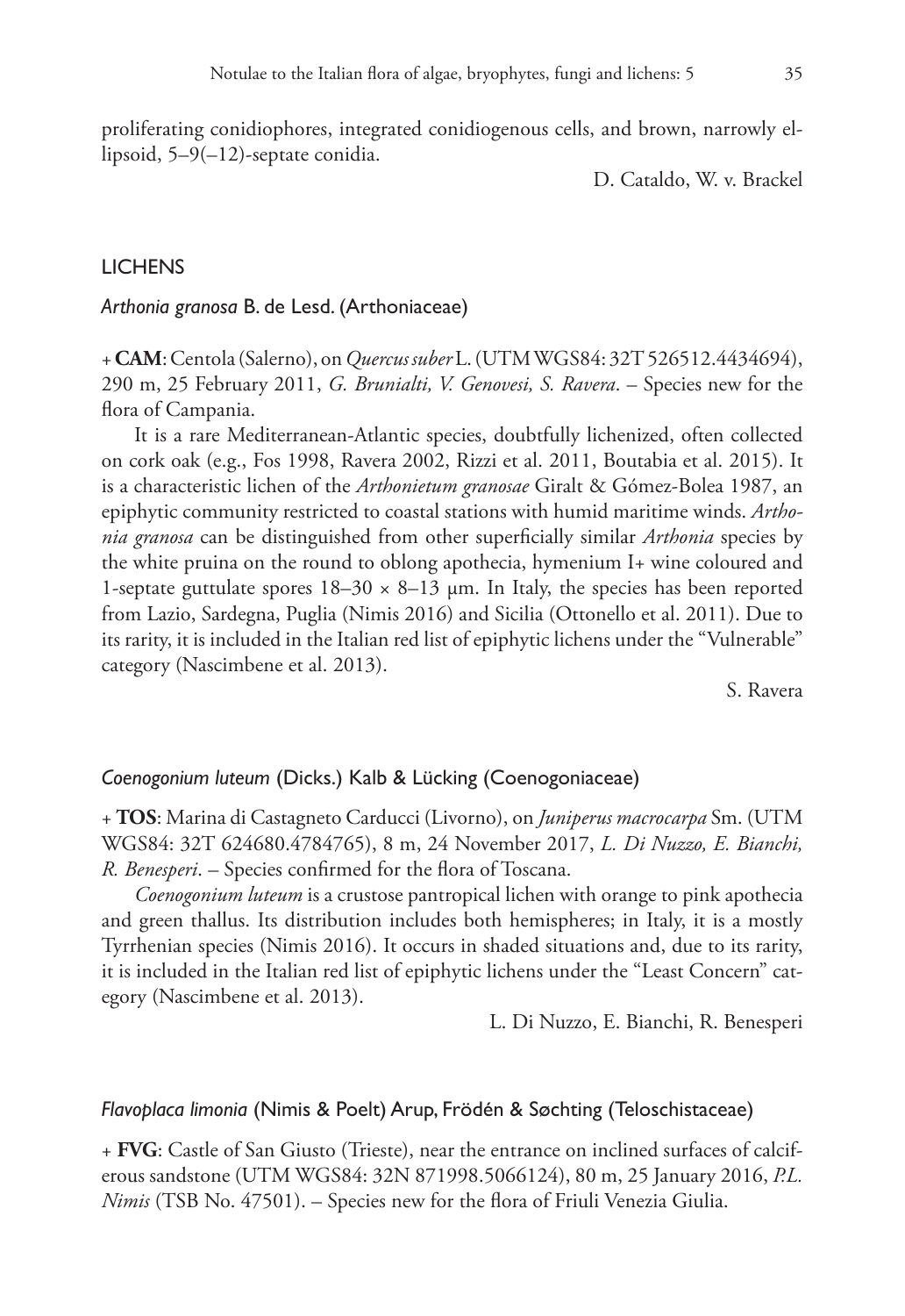It is a species of the *F. citrina*-complex, characterised by large soredia/blastidia, a *limonia*-type of soralium, a pale yellow thallus, and a thick apothecial margin often covered by blastidia. *Flavoplaca limonia* is found on calcareous rocks or on base-rich, hard, siliceous cliffs in dry and in sun-exposed to shaded and damp situations, but also on twigs of maritime shrubs or on soil, below the montane belt. This species, described from calcareous cliffs along the coast of the Island of Marettimo, Sicilia (Nimis et al. 1994), proved to be quite widespread in southern Europe (see, e.g., Vondrák et al. 2009). Its hitherto known Italian distribution was limited to coastal localities of Puglia, Sicilia, and Sardegna, and an inland locality in Veneto (Nimis 2016), but the species is certainly more widespread, since in the past it was generally identified as "*Caloplaca citrina*".

P.L. Nimis

#### *Gyalolechia fulgida* (Nyl.) Søchting, Frödén & Arup (Teloschistaceae)

+ **PIE**: Gremiasco (Alessandria), surroundings of the Osservatorio Astronomico Cà del Monte, on south-facing sandstone outcrops (UTM WGS84: 32T 506270.4962306), 682–687 m, 9 December 2016, *G. Gheza* (Herb. Gheza); Monte Vallassa (Alessandria), on a southeast-facing sandstone outcrop in the woods (UTM WGS84: 32T 507119.4962675), 725 m, 9 December 2016, *G. Gheza* (Herb. Gheza). – Species new for the flora of Piemonte.

+ **LOM**: surroundings of Agriturismo Guardamonte, Bagnaria (Pavia), on a southeastfacing sandstone rock face (UTM WGS84: 32T 507608.4962932), 720 m, 10 August 2016, *G. Gheza* (Herb. Gheza). – Species new for the flora of Lombardia.

*Gyalolechia fulgida* is a Mediterranean species found mainly on calcareous rocks in the Mediterranean belt (Nimis 2016). It was previously known for northern Italy only in one site in Liguria (Valcuvia Passadore et al. 2000). The three new sites recorded here, extending the Italian range of the species to Piemonte and Lombardia, are actually very close, being located on two mountainsides with the thermo-xeric character of a mountain placed along the boundary between Val Curone (Alessandria) and Val Staffora (Pavia). In these sites, *G. fulgida* was found together with the lichens *Placidium* sp., *Squamarina cartilaginea* (With.) P.James, *Squamarina stella-petraea* Poelt and with the moss *Grimmia* sp., in more or less sheltered concavities of sandstone outcrops, both on the thin soil layer over weathered sandstone and on the very rock.

G. Gheza

#### *Parmotrema hypoleucinum* (J. Steiner) Hale (Parmeliaceae)

+ **CAM**: Isola di Vivara, Procida (Napoli), on twigs of *Erica arborea* L. and *Olea europaea* L. (UTM WGS84: 33T 415034.4510875), 13 October 2008, *C. D'Antonio* (TSB No. 47500). – Species new for the flora of Campania.

This is a pantropical-pantemperate species with a Mediterranean-Atlantic distribution in Europe, found on twigs of trees and shrubs in undisturbed Mediterranean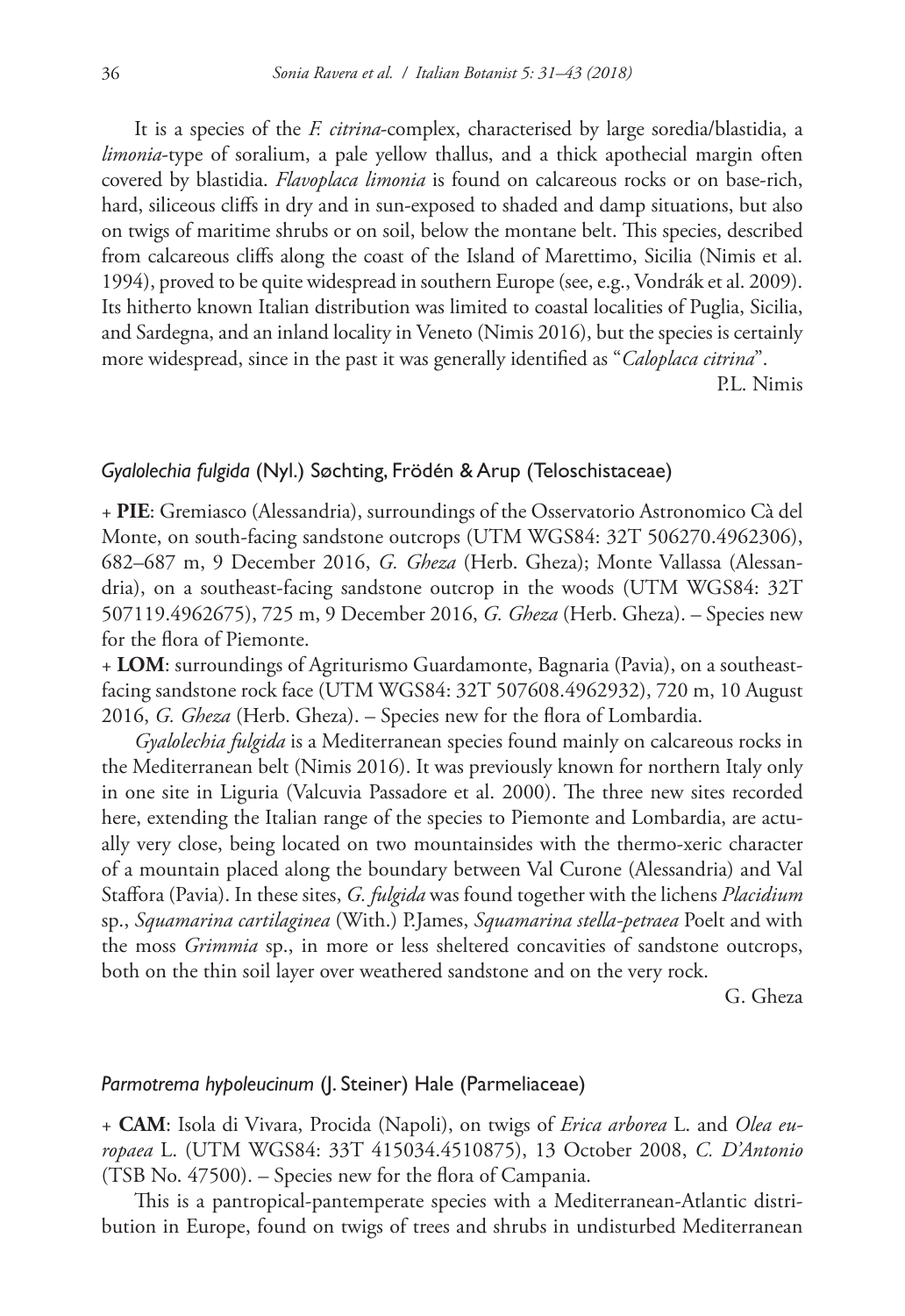maquis vegetation along the coasts, which can be easily distinguished from all other *Parmotrema*-species occurring in Italy by the white lower surface. It is a characteristic lichen of a rare and endangered epiphytic community, which is most frequent on undisturbed, coastal sand dunes, the *Parmotremetum reticulati-hypoleucini* Nimis & Schiavon (1986). Its distribution in Italy is predominantly Tyrrhenian, the species having been reported from Toscana, Lazio, Sardegna, Puglia, Basilicata and Calabria (Nimis 2016). The species is generally very rare and is, therefore, included in the Italian red list of epiphytic lichens as "Near-threatened" (Nascimbene et al. 2013). It is certainly declining, due to increasing touristic exploitation of coastal environments. The new record fills a gap in its distribution along the Tyrrhenian coasts of the Italian Peninsula. P.L. Nimis, C. D'Antonio

#### *Peltigera monticola* Vitik. (Peltigeraceae)

+ **PIE**: Oropa (Biella), near the Santuario, on soil (UTM WGS84: 32T 420405.5053261), 1150 m, summer 1905, leg. *L. Micheletti* det. *D. Isocrono, E. Matteucci, S.E. Favero-Longo* (TO n. 3412); Crissolo (Torino), Pian del Re, near Fiorenza Lake, (UTM WGS84: 32T 348927.4951186), 2150 m, 10 September 2012, on serpentinite outcrops *D. Isocrono, E. Matteucci, S.E. Favero-Longo* (TO n. 2118). – Species new for the flora of Piemonte.

*Peltigera monticola* is a terricolous species, first described by Vitikainen (Vitikainen 1994), belonging to the large *Peltigera canina* group, a species complex that includes taxa that are sometimes difficult to identify (Miadlikowska et al. 2003) and, for this reason, often misunderstood. It is considered rare in Italy, where it has been reported for the Eastern Alps and Sardinia (Nimis 2016). The records reported here are the first for the Italian Western Alps. The first record from Piemonte is available through a herbarium specimen collected by Luigi Micheletti near Oropa and previously identified as *Peltigera canina* (L.) Willd.

D. Isocrono, E. Matteucci, S.E. Favero-Longo

#### *Pterygiopsis affinis* (A.Massal.) Henssen (Lichinaceae)

+ **MAR**: Gole della Rossa, Fabriano (Ancona), on calcareous rock (UTM WGS84: 33T 338355.4810338), 200 m, 3 November 2017, *L. Morosini*. – Species new for the flora of Marche.

+ **UMB**: Monte di Pale, Foligno (Perugia), near the Eremo di Santa Maria Giacobbe on calcareous rock (UTM WGS84: 33T 318298.4761664), 520 m, 30 August 2017, *L. Morosini*. – Species new for the flora of Umbria.

+ **BAS**: Parco dei Monaci (Matera), along Gravina stream on calcareous rock (UTM WGS84: 33T 639479.4496784), 130 m, 10 June 2016, *M. Tretiach, S. Ongaro*; Parco dei Monaci (Matera), along the Gravina stream on calcareous rock (UTM WGS84: 33T 640142.4495777), 125 m, 10 June 2016, *M. Tretiach, S. Ongaro*; Province of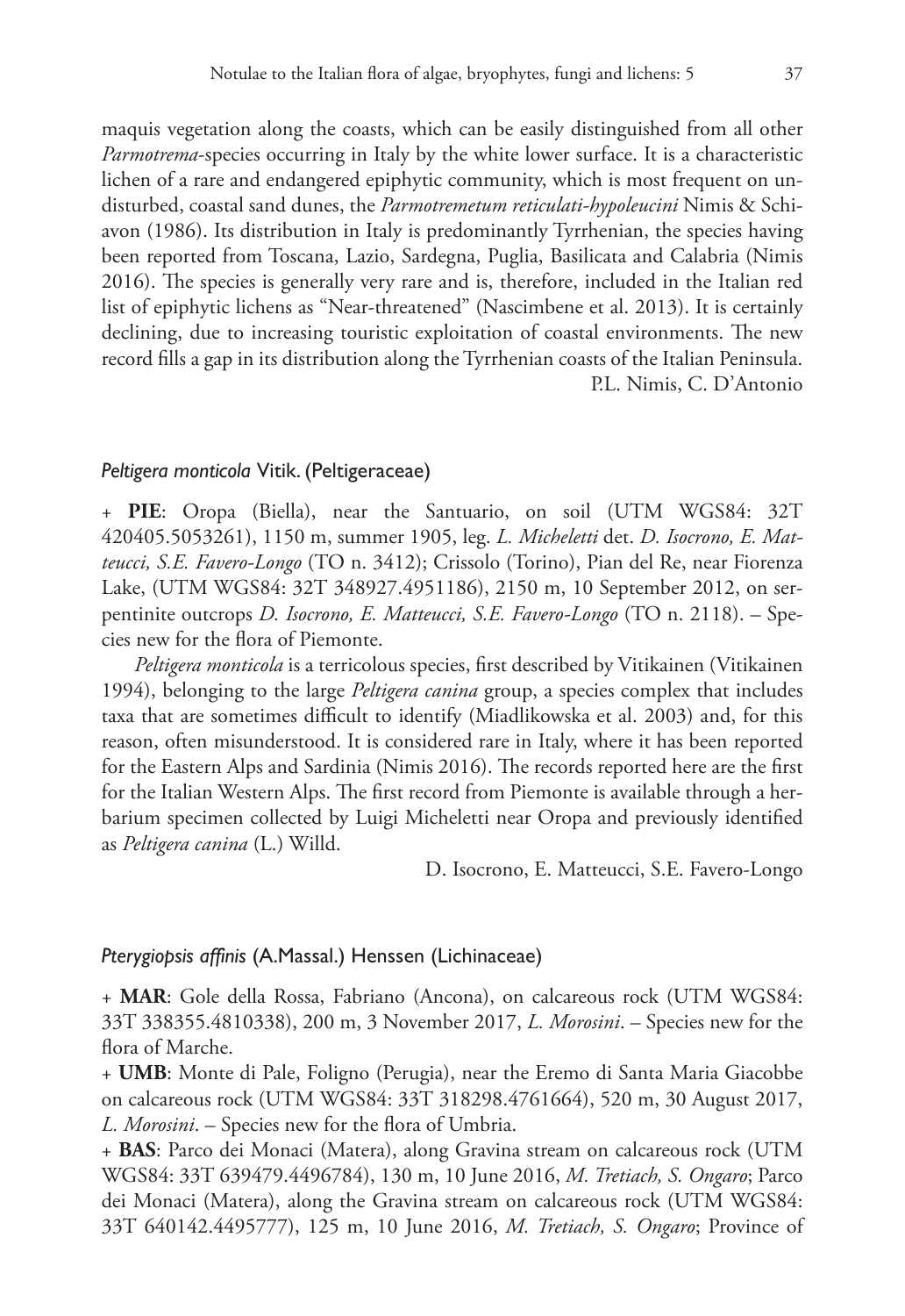Matera, on a calcareous rock wall (UTM WGS84: 33T 640199.4496976), 195 m, 10 June 2016, *M. Tretiach, S. Ongaro*; Contrada Murgia Timone (Matera), on calcareous rock (UTM WGS84: 33T 636965.4502634), 380 m, 10 June 2016, *M. Tretiach, S. Ongaro*. – Species new for the flora of Basilicata.

*Pterygiopsis affinis* is the only species of the genus *Pterygiopsis* known to occur in Italy. The genus is part of the family Lichinaceae, which includes several genera, with varied morphology and different photobionts. Some genera are particularly difficult to identify, and their taxonomic position is debatable. *Pterygiopsis affinis* is a crustose lichen with a placodioid, effigurate thallus, from bluish black to dark grey. Apothecia are lecanorine, with proper margin and red disc. Asci are multi-spored, with hyaline, sub-globose to broadly ellipsoid ascospores, ca.  $6-12 \times 3-6$  µm. The photobiont is a chroococcoid, unicellular cyanobacterium (*Gloeocapsa*), with a yellowish mucilaginous cell envelope. *Pterygiopsis affinis* is a rare epilithic lichen, tolerating high solar radiation and prolonged drought. It grows on south-exposed rocks, often along seepage tracks. In Italy, *P. affinis* occurs from the Alpine regions to Puglia and Sardegna, but owing to lack of knowledge in several Regions (Nimis 2016), its frequency has been certainly underestimated.

S. Ongaro, L. Morosini, S. Martellos, M. Tretiach

#### *Squamarina stella-petraea* Poelt (Squamarinaceae)

+ **PIE**: Gremiasco (Alessandria), surroundings of the Osservatorio Astronomico Cà del Monte, on south-facing sandstone outcrops (UTM WGS84: 32T 506270.4962306), 682–687 m, 9 December 2016, *G. Gheza* (Herb. Gheza). – Species confirmed for the flora of Piemonte.

+ **LOM**: surroundings of Agriturismo Guardamonte, Bagnaria (Pavia), on a southeastfacing sandstone rock face (UTM WGS84: 32T 507608.4962932), 720 m, 10 August 2016, *G. Gheza* (Herb. Gheza). – Species new for the flora of Lombardia.

*Squamarina stella-petraea* is a Mediterranean species found mainly on calcareous rocks in the Mediterranean belt (Nimis 2016). It can be quite easily distinguished from other saxicolous *Squamarina* because of its rosulate white thallus, areolate in the middle and lobed at the margin. It was previously known for northern Italy only in one site in Piemonte (Nimis 2016) and one in Liguria (Valcuvia Passadore et al. 2000). The two new sites recorded here, extending to Lombardia the Italian range of the species, are located on two mountainsides of Monte Vallassa with thermo-xeric character. Here, *S. stella-petraea* was found together with *Squamarina cartilaginea* (With.) P.James, *Romjularia lurida* (Ach.) Timdal, and *Gyalolechia fulgida* (Nyl.) Søchting, Frödén & Arup in more or less sheltered concavities of sandstone outcrops. It was found with well-developed rosulate thalli, but also coalesced with *S. cartilaginea*.

G. Gheza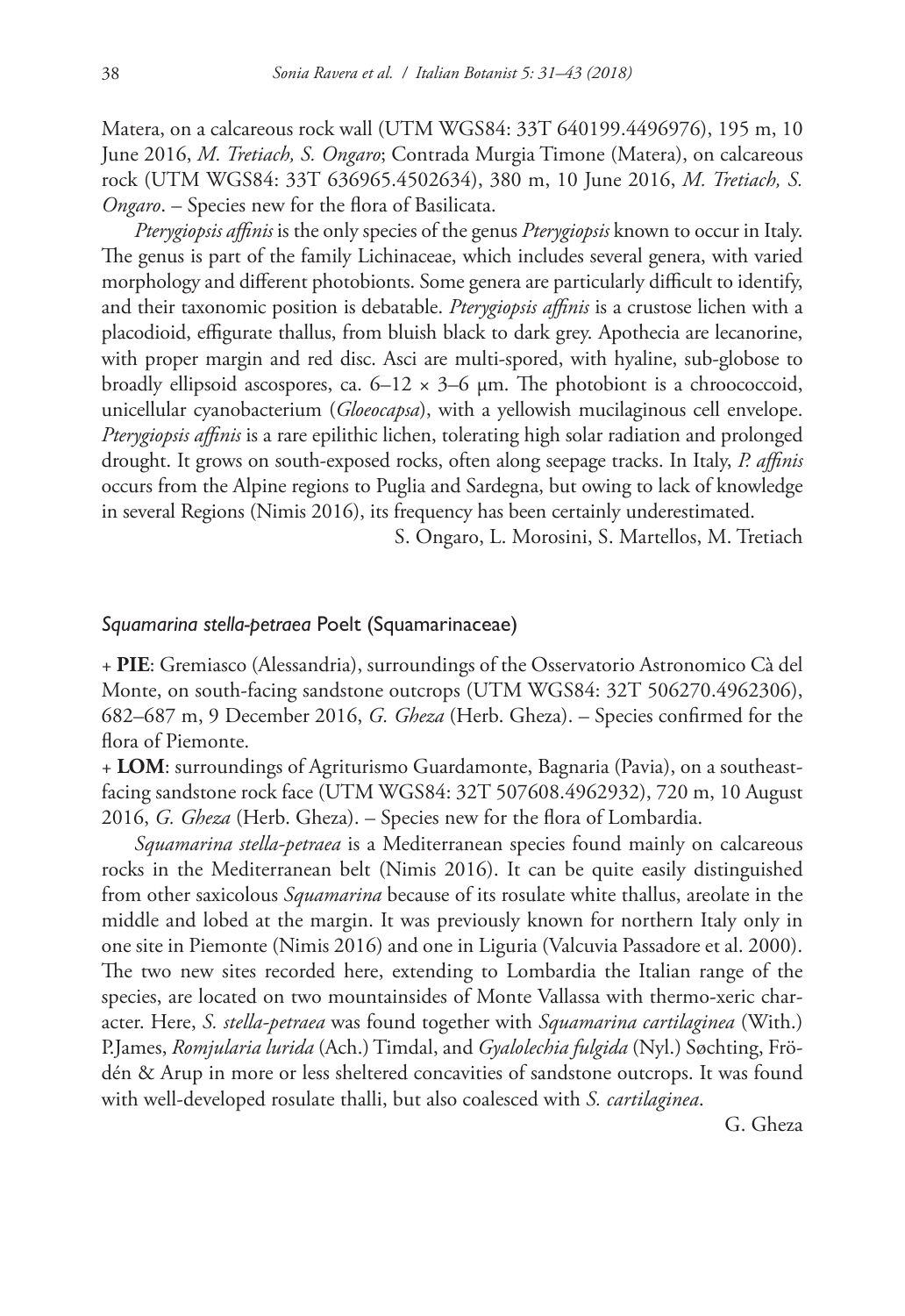#### *Tornabea scutellifera* (With.) J.R. Laundon (Physciaceae)

+ **TOS**: Marina di Castagneto Carducci (Livorno), on *Juniperus macrocarpa* Sm. (UTM WGS84: 32T 624591.4785396), 6 m, 10 July 2017, *L. Di Nuzzo, E. Bianchi, R. Benesperi*; Marina di Castagneto Carducci (Livorno), on *J. macrocarpa* (UTM WGS84: 32T 624680.4784765), 8 m, 24 November 2017, *L. Di Nuzzo, E. Bianchi, R. Benesperi*. – Species confirmed for the flora of Toscana.

*Tornabea scutellifera* is a fruticose epiphytic macrolichen strictly associated with semiarid and warm situations with frequent periods of high air humidity (Nimis and Tretiach 1997). It is included in the Italian red list of epiphytic lichens under the "Least Concern" category (Nascimbene et al. 2013). There are no recent records in the literature for Toscana (Micheli 1729; Savi 1825; Baglietto 1871; Saccardo 1894).

L. Di Nuzzo, E. Bianchi, R. Benesperi

#### *Waynea giraltiae* van den Boom (Ramalinaceae)

+ **SIC**: Monte Egitto, Bronte (Catania), western slope of the Etna, in an ancient *Quercus congesta* forest, on bark (UTM WGS84: 33S 493690.4179961), 1550 m, 6 October 2017, leg. *D. Cataldo*, det. *W. v. Brackel* (Herb. Brackel 7197). – Species new for the flora of Italy (Sicilia).

*Waynea giraltiae* was recently described from Portugal; it was known until now only from the Iberian Peninsula (Portugal and Spain), growing in the lowland on the bark of *Quercus rotundifolia* Lam. (van den Boom 2010). This species is characterized by a squamulose to granulose thallus with thick-walled, hyaline, septate hairs, a welldefined upper cortex, marginate, greyish to blackish apothecia, asci *Bacidia*-type and hyaline, fusiform,  $(1-)3$ -septate ascospores,  $12-18 \times 2-2.5 \mu$ m. Sterile specimens may be mistaken for *Agonimia opuntiella* (Buschardt & Poelt) Vězda, but this species lacks the thick hyaline upper cortex, the hairs are composed of several hyphae and the upper surface is papillate. Sterile *Physconia servitii* (Nádv.) Poelt has a similar appearance, but also in this species, the hairs are composed of several strands of hyphae and the thallus is whitish-grey instead of greenish.

D. Cataldo, W. V. Brackel

#### **Acknowledgements**

Daniela Cataldo and Wolfgang von Brackel wish to thank Stefan Ekman (Uppsala/ Sweden) and Pieter van den Boom (Arafura/The Netherlands) for hints on the identification of *Waynea giraltiae*.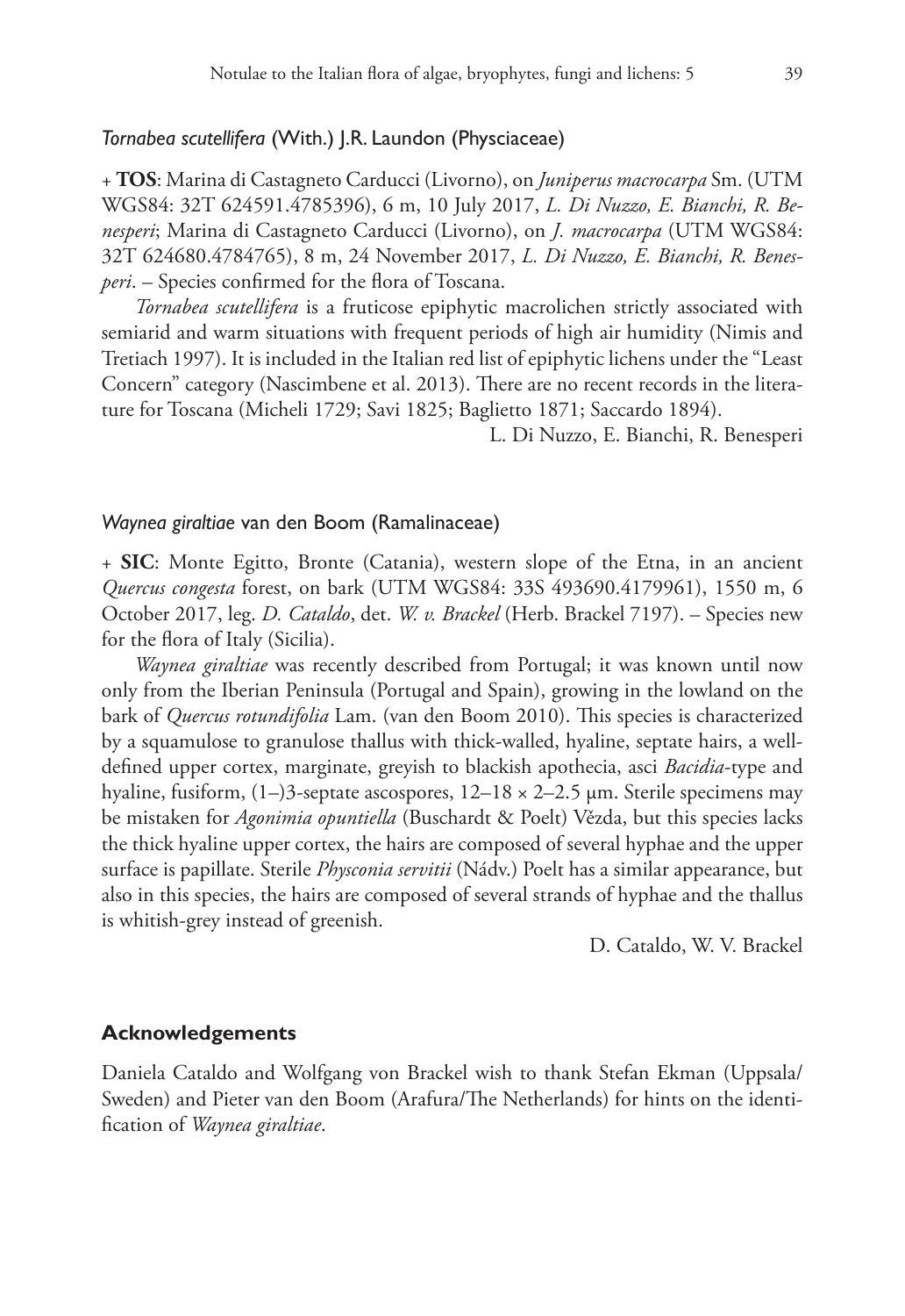## **References**

- Aleffi M, Tacchi R, Cortini Pedrotti C (2008) Check-list of the Hornworts, Liverworts and Mosses of Italy. Bocconea 22: 1–255.
- Alstrup V (1991) *Sporidesmium bacidiicola* sp. n. Graphis Scripta 3: 44–45.
- Alstrup V, Olech M (1996) Lichenicolous fungi of the Polish Tatra Mountains. Fragmenta Floristica et Geobotanica 41: 747–752.
- Alstrup V, Søchting U, Dragsholt C, Læssøe T, Thell A, Kukwa M (2013) Additions to the lichens and lichenicolous fungi of Denmark 8. Graphis Scripta 25: 56–63.
- Baglietto F (1871) Prospetto Lichenologico della Toscana. Nuovo Giornale Botanico Italiano 3: 211–298.
- Barluzzi C, Bellù F, Comandini O, Padovan F, Perini C (1996) Studi micofloristici nella Riserva Naturale del Lago di Burano (GR). Elenco micofloristico. Pagine di Micologia 6: 62–73.
- Bizzozzero G (1885) Flora Veneta Crittogamica. Tip. del Seminario. Padova, 572 pp.
- Boutabia L, Telailia S, de Belair G (2015) Corticolous lichen flora on *Quercus suber* L. in the wetlands of El Kala national park (North-Eastern Algeria). Advances in Environmental Biology 9: 360–-372.
- Brackel von W (2014) Kommentierter Katalog der flechtenbewohnenden Pilze Bayerns. Bibliotheca Lichenologica 109: 1–476.
- Cortini Pedrotti C (2001) Flora dei muschi d'Italia, I parte. Antonio Delfino Editore. Sassari. 832 pp.
- Czyžewska K, Kukwa M (2009) Lichenicolous fungi of Poland. A catalogue and key to species. Biodiversity of Poland 11: 1–133.
- De Toni GB (1888). Sylloge ustilaginearum et uredinearum. Sylloge Fungorum 7: 738.
- Dierβen K (2001) Distribution, ecological amplitude and phytosociological characterization of European bryophytes. Bryophytorum Biblioteca 56: 1–289.
- Ellis LT, Alegro A, Bansal P, Nath V, Cykowska B, Bednarek-Ochyra H, Ochyra R, Dulin MV, Erzberger P, Garcia C, Sérgio C, Claro D, Stow S, Hedderson TA, Hodgetts NG, Hugonnot V, Kucera J, Lara F, Pertierra L, Lebouvier M, Liepina L, Mežaka A, Strazdiņa L, Madžule L, Rēriha I, Mazooji A, Natcheva R, Phephu N, Philippov DA, Plášek V, Čihal L, Pócs T, Porley RD, Sabovljevic M, Salimpour F, Berhroozmand Motlagh M, Sharifnia F, Akhoondi Darzikolaei S, Schäfer-Verwimp A, Segota V, Shaw AJ, Sim-Sim M, Sollman P, Spitale D, Hölzer A, Stebel A, Váňa J, van Rooy J, Vončina G (2012) New national and regional bryophyte records, 32. Journal of Bryology 34: 231–246. [https://doi.org/10.117](https://doi.org/10.1179/1743282012Y.0000000019) [9/1743282012Y.0000000019](https://doi.org/10.1179/1743282012Y.0000000019)
- FNA [Flora of North America Editorial Committee] (2014) Flora of North America North of Mexico – Bryophytes: Mosses, part 2. New York and Oxford, 165 pp.
- Fos S (1998) Líquenes epífitos de los alcornocales ibéricos. Correlaciones bioclimáticas, anatómicas y densimétricas con el corcho de reproducción. Guineana 4: 1–507.
- Geheeb A (1883) Bryologische Fragmente II. Flora 66: 483–491.
- Glowacki J (1908) Ein Beitrag zur Kenntnis der Laubmoosflora von Karnten. Jahrbuch Naturhistorischen Museum 28: 165–186.
- Granito VM, Lunghini D (2011) Biodiversity of macrofungi in the beech forests and calcareous grasslands of the Simbruini Mountains Regional Park (central Apennines, Italy). Plant Biosystems 145: 381–396.<https://doi.org/10.1080/11263504.2011.563523>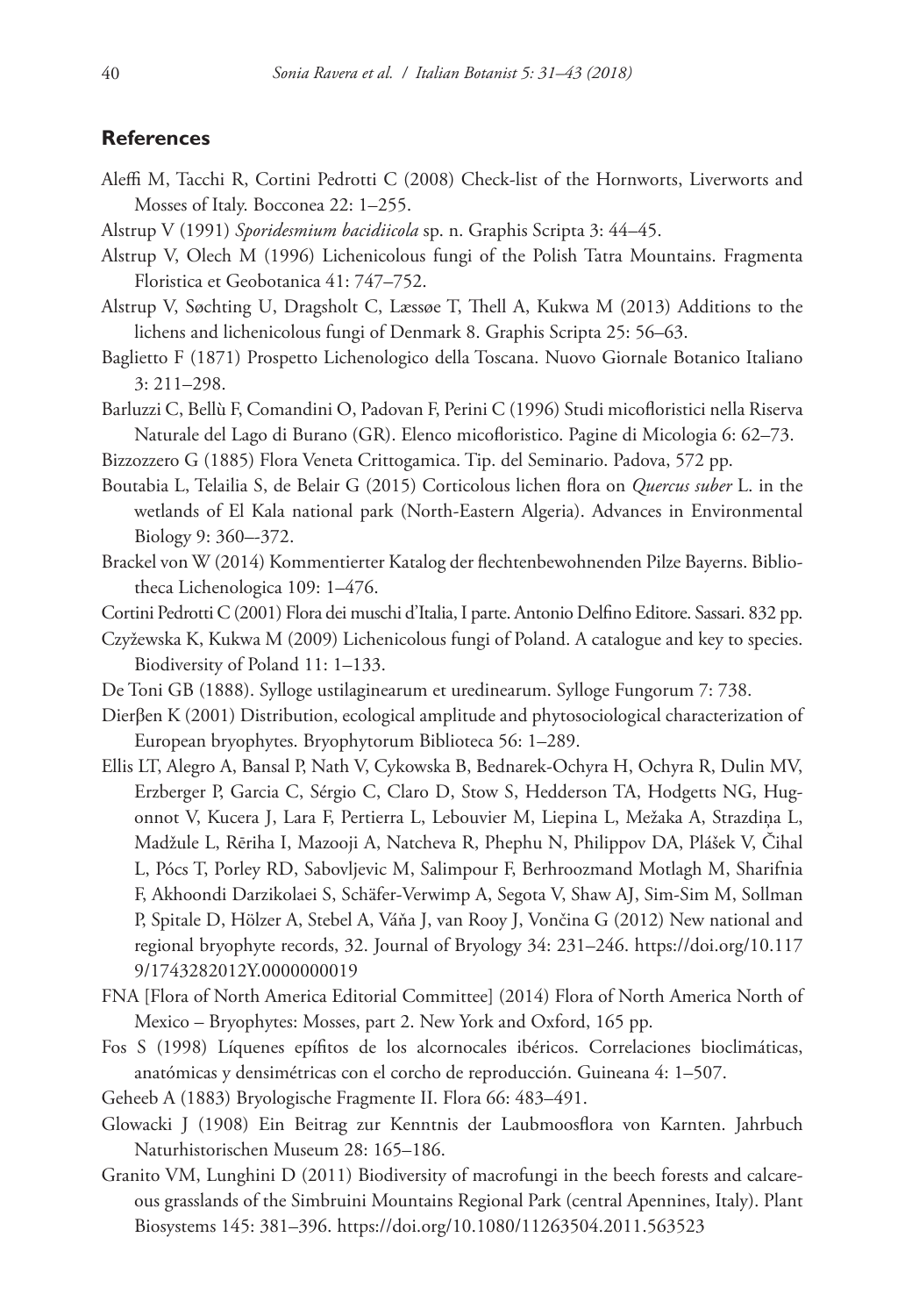- Hellrigl K (2010) Pflanzengallen und Gallenkunde Plant Galls and Cecidology. Forest Observer 5: 214.
- Hodgetts NG (2015) Checklist and country status of European bryophytes towards a new Red List for Europe. Irish Wildlife Manuals, No. 84. National Parks and Wildlife Service, Department of Arts, Heritage and the Gaeltacht, Ireland, 130 pp.
- Holyoak DT, Hedenäs L (2006) Morphological, ecological and molecular studies of intergrading taxa *Bryum neodamense* and *B. pseudotriquetrum* (Bryopsida: Bryaceae). Journal of Bryology 28: 299–311. <https://doi.org/10.1179/174328206X136304>
- Iturriaga T, Hawksworth DL, Crane JL (2008) *'Sporidesmium' lichenicola* sp. nov., a new lichenicolous fungus on *Leptogium* from Venezuela. Mycologia 100: 392–396. [https://doi.](https://doi.org/10.3852/06-166R) [org/10.3852/06-166R](https://doi.org/10.3852/06-166R)
- Lantieri A (2006) Studio sulle specie fungine del litorale sabbioso della Riserva Naturale Orientata di Vendicari (Sicilia). Informatore Botanico Italiano 38: 129–135.
- Lantieri A, Gargano ML, Venturella G (2009) The sabulicolous fungi from Sicily (southern Italy): additions and critical review. Mycotaxon 110: 151–154. [https://doi.](https://doi.org/10.5248/110.151) [org/10.5248/110.151](https://doi.org/10.5248/110.151)
- Lockhart N, Hodgetts N, Holyoak D (2012) Rare and threatened bryophytes of Ireland. National Museums of Northern Ireland, Holywood. 656 pp.
- Loitlesberger K (1905) Zur Moosflora der ӧsterreichischen Küstenlӓnder. Verhandlungen Zoologisch-Botanisch Gesellschaft Wien 59: 51–67.
- Maletti M (2016) Funghi del litorale pesarese (Parte 2a). Micologia nelle Marche 10: 17–24.
- Marisa G, Merighi D, Posanti L (1986). Elenco sistematico di alcuni basidio-, asco-, mixomiceti finora rinvenuti nel territorio di Rovereto e dintorni (Trentino meridionale). IIa parte. Annali del Museo Civico di Rovereto 2: 115–158.
- Miadlikowska J, Lutzoni F, Goward T, Zoller S, Posada D (2003) New approach to an old problem: Incorporating signal from gap-rich regions of ITS and rDNA large subunit into phylogenetic analyses to resolve the *Peltigera canina* species complex. Mycologia 95: 1181– 1203.<https://doi.org/10.1080/15572536.2004.11833027>
- Micheli PA (1729) Nova Plantarum Genera. Tip. Paperinii. Firenze, 234 pp.
- Nascimbene J, Nimis PL, Ravera S (2013) Evaluating the conservation status of epiphytic lichens of Italy: a red list. Plant Biosystems 147: 898–904.[https://doi.org/10.1080/11263](https://doi.org/10.1080/11263504.2012.748101) [504.2012.748101](https://doi.org/10.1080/11263504.2012.748101)
- Nimis PL (2016) The Lichens of Italy. A second annotated catalogue. EUT, Trieste, 740 pp.
- Nimis PL, Schiavon L (1986) The epiphytic lichen vegetation of the Tyrrhenian coasts in Central Italy. Annali di Botanica 41: 39–67.
- Nimis PL, Tretiach M (1997) A revision of *Tornabea*, a genus of fruticose lichens new to North America. The Bryologist 100: 217–225. [https://doi.org/10.1639/0007-2745\(1997\)100\[217:A-](https://doi.org/10.1639/0007-2745(1997)100%5B217:AROTAG%5D2.0.CO;2)[ROTAG\]2.0.CO;2](https://doi.org/10.1639/0007-2745(1997)100%5B217:AROTAG%5D2.0.CO;2)
- Nimis PL, Poelt J, Tretiach M, Ottonello D, Puntillo D, Vezda A (1994) Contributions to lichen floristics in Italy. VII. The Lichens of Marettimo (Egadi Islands, Sicily). Bulletin de la Société Linnéenne de Provence 45: 247–262.
- Onofri S, Bernicchia A, Filipello Marchisio V, Padovan F, Perini C, Ripa C, Salerni E, Savino E, Venturella G, Vizzini A, Zotti M, Zucconi L (2005) Check-list dei funghi italiani. Basidiomycetes. Carlo Delfino Editore, Sassari, 384 pp.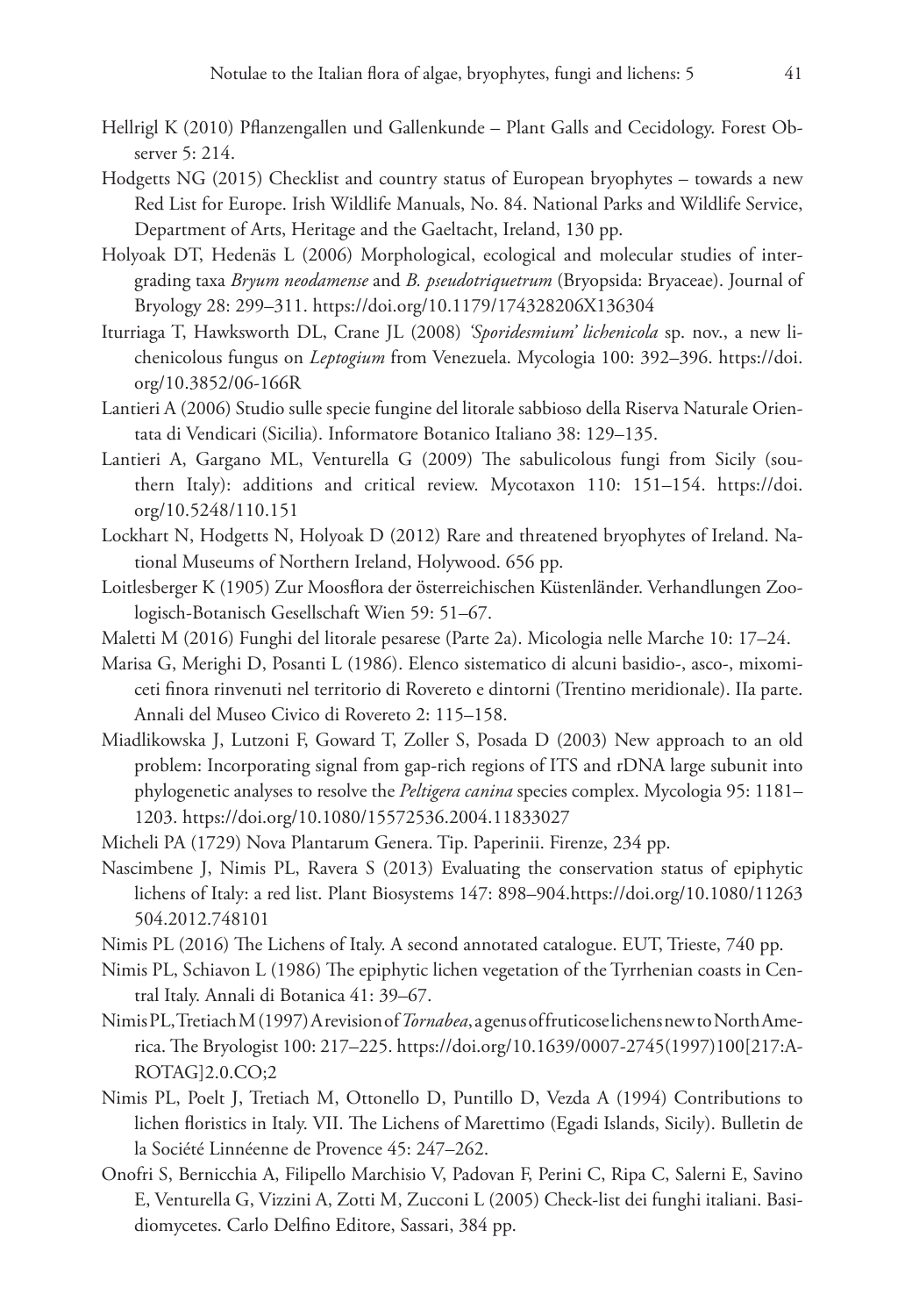- Ottonello D, Puntillo D, Compagno R (2011). Contributo alla conoscenza dei licheni e funghi lichenicoli di Pantelleria (Trapani, Sicilia, Italia). Micologia Italiana 40: 32–55.
- Perini C, Narducci R, Barluzzi C, Laganà A, Salerni E (1999) I Funghi in Toscana. Allegato 1. Elenco delle specie censite in Toscana. In: Tofacchi L, Mannini M, AGMT, ARSIA (Eds) I funghi in Toscana. Mappatura e censimento dei macromiceti epigei. Bandecci & Vivaldi, Pontedera, Pisa, 73–98.
- Podpĕra J (1942) Bryum generis monographiae prodromus I. Species Eurasiae septentrionalis, Part I. Acta Societatis Scientiarum Naturalium Moravicae (Brno) 14: 1–58.
- Pollini C (1824) Flora veronensis quam in prodromum florae Italiae septentrionalis. Typis et Expensis Societatis Typographicae. Verona. 3: 628.
- Rizzi G, Incerti G, Ginaldi F, Kodnik D, Viglione S, Giordani P (2011) A contribution to the lichen flora of Sardinia. Mycotaxon 115: 535.
- Ravera S, Vizzini A, Cogoni A, Aleffi M, Assini S, Bergamo Decarli G, Bonini I, von Brackel W, Cheli F, Darmostuk V, Fačkovcová Z, Gavrylenko L, Gheza G, Guttová A, Mayrhofer H, Nascimbene J, Paoli L, Poponessi S, Potenza G, Prosser F, Puddu D, Puntillo D, Rigotti D, Sguazzin F, Tatti A, Venanzoni R (2017) Notulae to the Italian flora of algae, bryophytes, fungi and lichens: 4. Italian Botanist 4: 73–86.<https://doi.org/10.3897/ib.4.21671>
- Ros RM, Mazimpaka V, Abou-Salama U, Aleffi M, Blockeel T L, Brugués M, Cros RM, Dia MG, Dirkse GM, Draper I, El-Saadawi W, Erdag A, Ganeva A, Gabriel R, Gonzales-Mancebo JM, Granger C, Herrnstadt A, Hugonnot V, Khalil K, Kürschner H, Losada-Lima A, Luís L, Mifsus S, Privitera M, Puglisi M, Sabovlijević, Sèrgio C, Shabbara HM, Sim-Sim M, Sotiaux A, Tacchi R, Vanderpoorten A, Wernner O (2013) Mosses of the Mediterranean, an annotated checklist. Cryptogamie, Bryologie 34: 99–283. [https://doi.](https://doi.org/10.7872/cryb.v34.iss2.2013.99) [org/10.7872/cryb.v34.iss2.2013.99](https://doi.org/10.7872/cryb.v34.iss2.2013.99)
- Saccardo F (1894) Saggio di una flora analitica dei licheni del Veneto, aggiuntavi l'enumerazione sistematica di altre specie italiane. Tip. Prosperini. Padova, 164 pp.
- Savi G (1825) Botanicon Etruscum: Sistens Plantas in Etruria Sponte Crescentes. Vol. 4. Tip. Prosperi. Pisa, 320 pp.
- Signorello P, Napoli M (1994) Macromiceti della Sicilia: quarto contributo. Bollettino dell'Accademia Gioenia Scienze Naturali Catania 27(346): 171–199.
- Spence JR (2013) A new combination in *Ptychostomum* (Bryaceae, Bryophyta) for *Bryum subneodamense* Kindb. Phytoneuron 3: 1.
- Tomasi E (2014) Indagine cecidologica sulla pianura e le lagune friulane (Italia NE). Atti del Museo Civico di Storia Naturale di Trieste 56: 115.
- Traverso GB (1912) Manipolo di Funghi della Valle Pellina. Bulletin de la Société de la Flore Valdôtaine 8: 39.
- Vaccari L (1913) Contributo alla briologia della Val d'Aosta. Nuovo Giornale Botanico Italiano 20: 417–496.
- Valcuvia Passadore M, Chiappetta D, Terzo V (2000) Florula lichenica della valle del Torrente Caramagna (Imperia – Liguria Occidentale). Notiziario della Società Lichenologica Italiana 13: 24–25.
- van den Boom PPG (2010) *Waynea giraltiae*, a new lichen species from the Iberian Peninsula. Lichenologist 42: 29–33. <https://doi.org/10.1017/S0024282909990326>